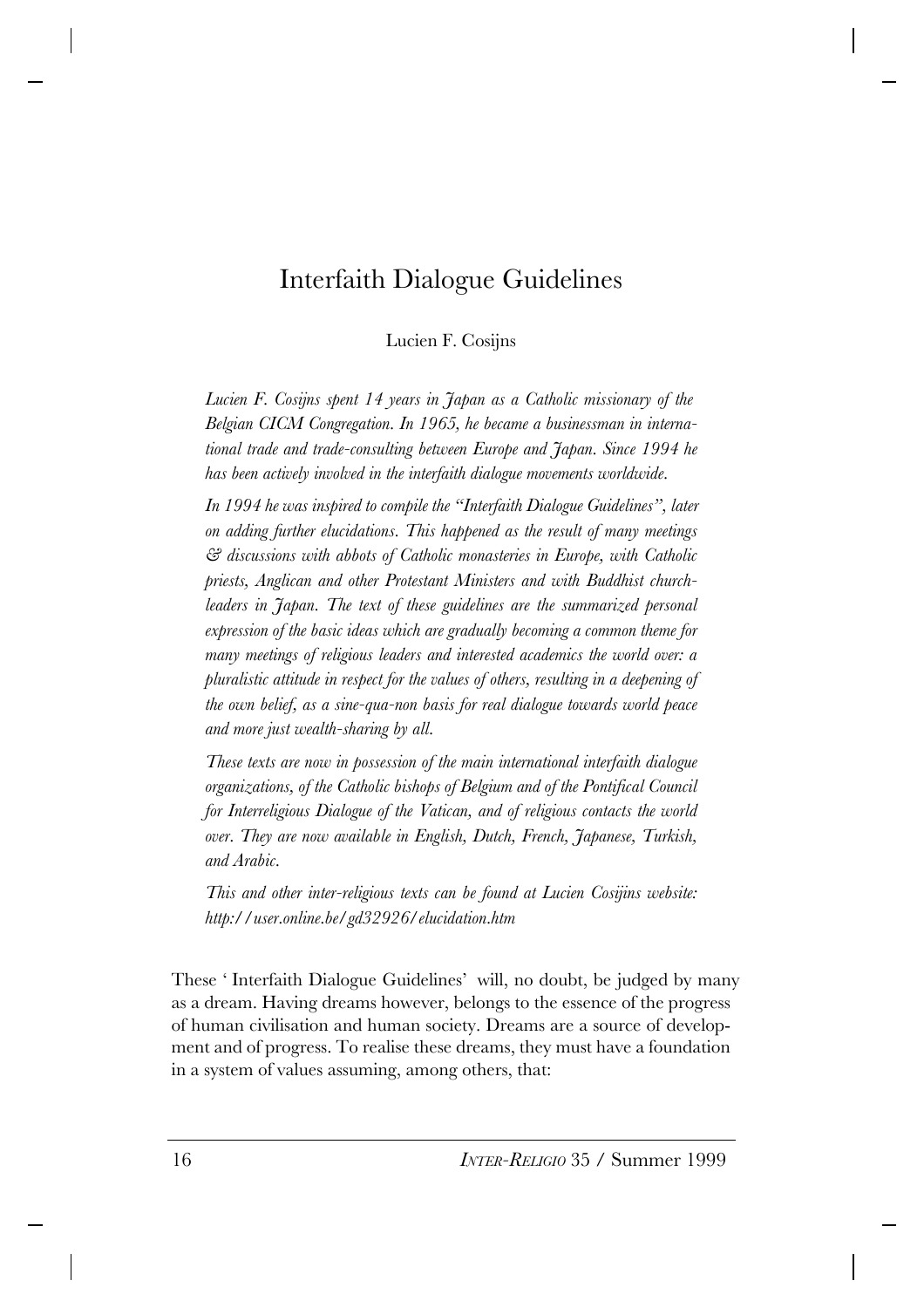- all human beings are equivalent with equal rights and also equal duties,
- human happiness lies in love and in returning in that love to the divine reality,
- confrontation should be replaced by collaboration in mutual respect,
- support of education and science should be the fundamental aim of all development aid assistance,
- all wars and acts of violence are a loss to all,
- limitation of arms-production, traffic and possession is the shortest way to peace and to a peaceful society,
- a common universal language, besides one's own native language, should be promoted as a much needed carrier for smooth world-wide communication.

On the basis of these values, these guidelines aim to be a basis for mutual acceptance and cooperation between the world religions, Christianity, Islam, Buddhism, Hinduism, Baha'i, etc., spiritual movements, humanists, and other convictions. Its seven paragraphs are limited to what can be considered as the essential requirements for arriving at the intended objective 'peace and justice on earth to all people of goodwill'. Remarks and advice of many readers have resulted in various adaptations over a period of 5 years, while the original conceptions have been maintained.

1) WE BELIEVE that dialogue is only possible, not in mere tolerance, but in acceptance, in mutual respect of the others in their typical individuality. Knowledge of others in their cultural setting is an essential condition towards such acceptance. By recognising and accepting diversity on the social, cultural and religious levels, an exchange of mutual values and a union in collaboration will ultimately lead to the final unity of humankind.

Real dialogue is only possible when knowledge and acceptance of the cultural and religious values is present on both sides. Racism can be described as intolerance and non-acceptance of other cultures and of the people belonging to them, with ignorance as its main cause. All opponents of racism argue for tolerance. Tolerance is a word which, in recent years, has been used commonly in almost all intercultural and interreligious activities, in meetings, in the media and in the mouths of the common people as an attitude to be recommended in ecumenical and in intercultural and interreligious encounters. The word itself, however, implies a certain discrimination because one tolerates something which one would prefer that it is not there. Tolerance cannot be a basis for a real dialogue and should be replaced by acceptance of the others in respect of the values inherent in their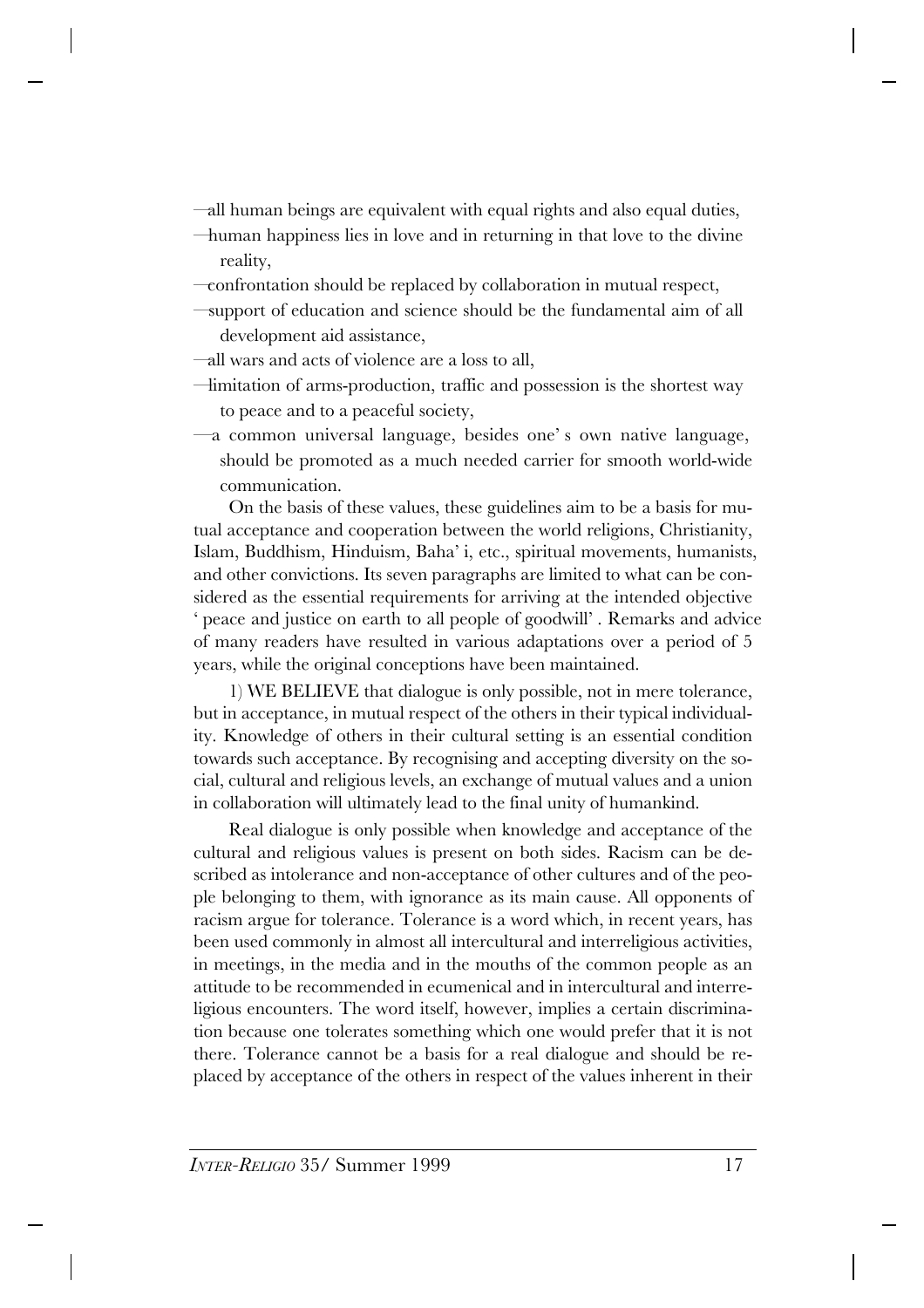culture, in their religion and in their peculiar customs. Accepting others has to mean more than just tolerating them. It should mean acceptance of the others as members of one's own community, without necessarily loosing their own identity. This acceptance from both sides should result in an integration of the values of both sides into a culturally richer community. Where there is respect, there will be willingness and readiness even to take over some of the other's values to integrate them in one's own way of life as a means of enrichment of one's own cultural and religious values. It isobvious that this attitude of respect of the other is not possible without a certain knowledge of the other, their history, their historical and cultural development, their way of life. The increase of such knowledge in the last twenty years has come about in many ways: the expansion of means of communication, the availability of books on other cultures and religions, a growing number of articles devoted to cultural and religious subjects — all have been valuable stimuli in intercultural encounters all over the world. This attitude of accepting the others in mutual respect is becoming the attitude of more and more religious leaders, and to show that even in my Catholic church, although the time is not ripe for their supporting publicly these 7 points, remarkable changes are occurring from the grassroots up to the highest level in the Vatican. I quote the words of Pope John Paul II which he pronounced on occasion of the Interfaith Prayer Vigil for Peace in Assisi on January 9, 1993: "...only in mutual acceptance of the other and in the resulting mutual respect, made more profound by love, resides the secret of a humanity finally reconciled... we wish to oppose the wars and conflicts, with humility but also with vigor, with the demonstration of our harmony that respects the identity of each one".

In recent years the abundance of books in Europe and the USA on the Islamic-Arabic world and on Buddhism is a very fortunate development in the fostering of this necessary knowledge of these other worlds. The numerous Zen-meditation sessions now being held on a regular basis in many European monasteries and the more than 250 Buddhist societies in the UK alone, testify to the growing interests in the Buddhist faith and in its beliefs and prayer-practices. The growing knowledge and acceptance of the values in other cultures and religions and other faith traditions will ultimately lead to the final unity of humankind, as children of the same mother-earth.

2) WE BELIEVE that we, as human beings together with all of nature and with all living creatures, are actively involved in a continuous growth process towards a better world in an ever higher intellectual and spiritual environment (Teilhard de Chardin). In this optimistic life-view and in our new world of global trans-border communication, the awareness that all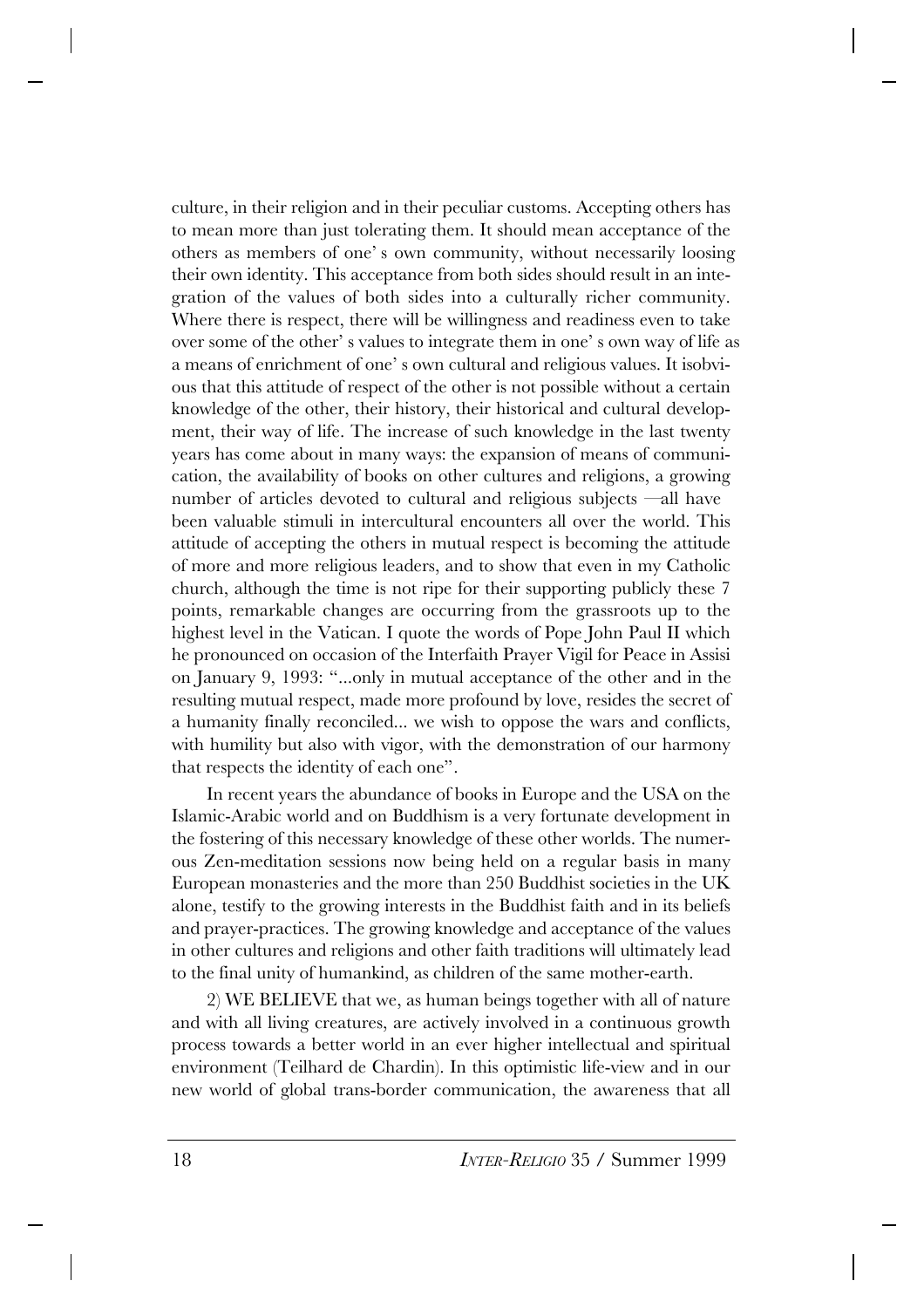human beings belong to the same brotherhood through their common Origin and their common Destination, should lead to a higher universal responsibility by all to put this into real practice in the everyday life.

To dream about the future demonstrates a sense of optimism, believing in a growth towards an always better world. The five volumes of the books of Pierre Teilhard de Chardin (1881-1955), Jesuit, geologist and palaeontologist, — *Le Phénomè ne Humain, L'Avenir de l'Homme, La Vision du Passé, Le Milieu Divin, L'Avenir de l'Homme*—have given us a vision of hopeful expectation and confidence in the slow but sure spiritualization of mankind in its centuries long growth. Alvin Toffler describes in his book *Power Shift* (1990) the development of communication connections from an intra-intelligent and an extra-intelligent system towards an electronic nerve-network as an ever expanding web across our earth. Both scientists, each in his own way, see the future of the world in a growing value-shifting from the material to the spiritual, in which the human mind plays an always greater role. It is obvious that in this growth process a crucially important role is reserved not only for the Christian churches, which have been at the origin of this vision, but also for the other world religions and traditions. This growth process is being realised not only in and across human beings. All what lives and moves on earth is involved in this ascendance to a higher spiritualization, to a unitive approximation to the divine mystery, foundation of all beings. The 1992 10-pages document "The Global Community and the Need for Universal Responsibility" of the Dalai Lama remains a most valid document, calling the attention of all towards more responsible attitudes and a more responsible way of life by all members of the one human family. A most important and recent development is that this is now also in the progress of being recognised by political personalities in Europe, inside the EU Commission, as well as in the US.

The belief in the continuous growth of mankind from a animalinspired way of life in the first thousands of centuries of the human existence on earth to an ever higher spirit-inspired way of life is an important asset of an optimistic view of the development of mankind over its long history. In ancient times and still in the beginning of our Christian era, the general knowledge of the time was the prerogative of a few. In a period of twenty centuries - a relatively short period in the history of mankind on this earth - the general knowledge of the time is now gradually becoming a common possession of all citizens. This knowledge, just like so many other all too fast changes in our societies, has known in the past 50 years an expansion which nobody could have foreseen a hundred years ago. It is already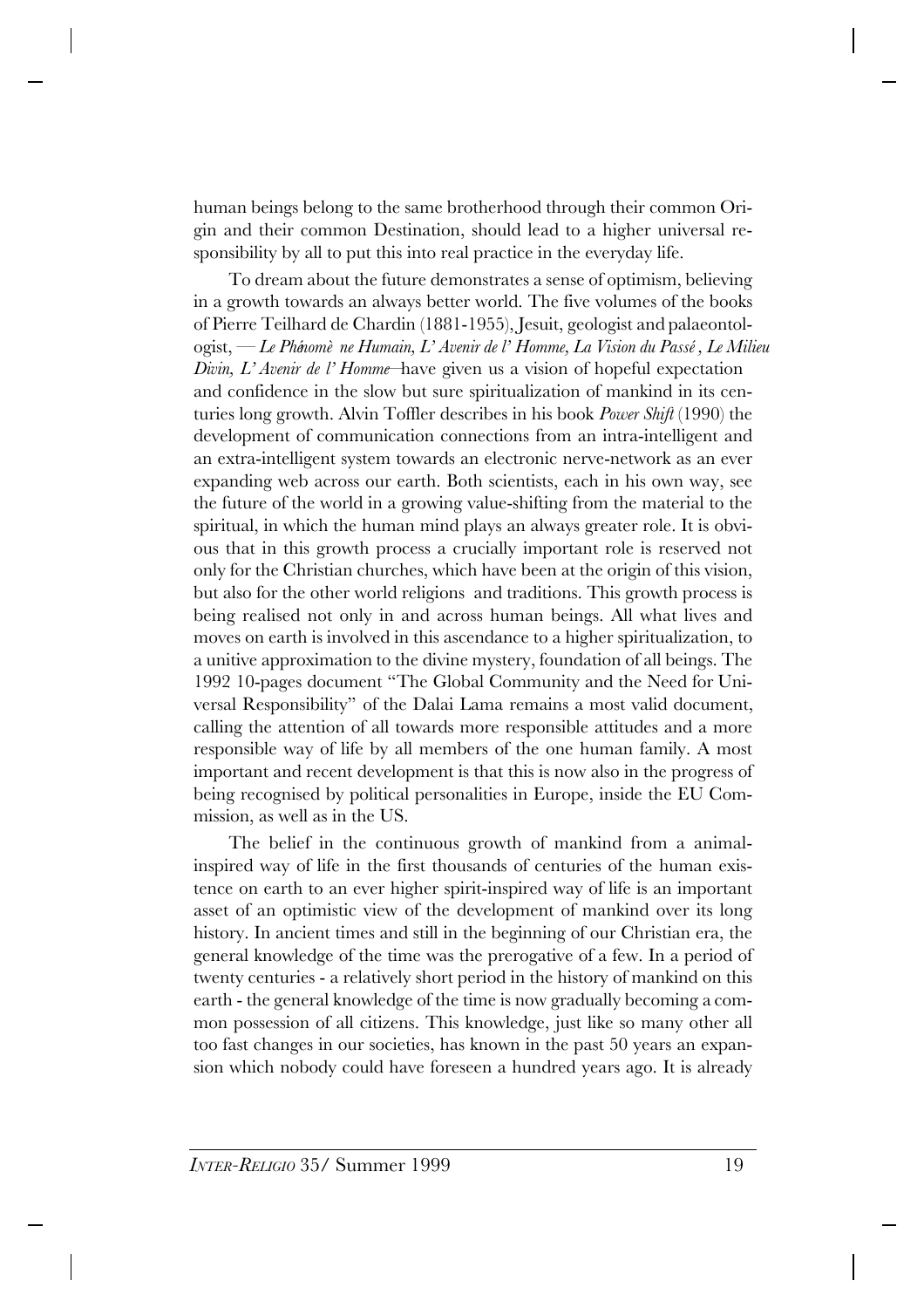common knowledge that this growth will know a still faster development in the years to come. This growth in knowledge has resulted in totally different ways of life — from feudal societies through the Middle Ages to our modern democratic systems of government, free trade and free travel — with an ever higher intellectual heritage passing on from one generation to the other. In olden times just a few were the owners of the land, while the common people were the subjects who by the work of their hands had to sustain the wealth of the owners. The common wealth has now become shared, at least in most of the democratic countries of the West and in Japan, by almost all citizens on an improving and relatively equal basis. Nobody can deny that, generally speaking, the life of the people of our times is of a higher intellectual and therefore of a more human level than in the past centuries. The remarkable increase of cultural activities and of interest in these activities in most countries is surely a sign of this higher quality of the daily life. The whole of the relatively recent world developments also in transport and in other communication means has automatically resulted in a tremendous increase in traveling for business as well as for leisure, in immigration and emigration movements of millions of people, to which, regretfully, also the domestic revolutions and wars between countries have contributed their part. Millions of people have in this way come in contact with cultures and with religions, other than their own. This also is a way of no return and is only the very beginning of the new multicultural and multiplural world of tomorrow, which will become a reality much sooner than is normally thought of. Already in Europe, and this in spite of the language differences, frontiers between the countries of the European Union have been removed. As a totally normal consequence, the importance of the countries as geographical and political entities will rapidly decline, while the language regions are becoming more and more preponderant as new important entities in the Europe of tomorrow. This has been well understood by the government leaders of India when they decided the state borders to be on the basis of the language of the region, which is maybe in this scale unique in the world.. A very important point in relation with the interreligious and intercultural dialogue is that in parallel with this global trend towards unification, there is a strong tendency to stress the identity of communities belonging to the same culture and language and the stress on keeping on to that identity. This development towards unification and homogeneity on one side and towards a protection of the own cultural identity on the other side is a development which is and will become more than ever an object of discussion by all political leaders, first of all in Europe and in the US and of course also by all who are active in the interfaith dialogue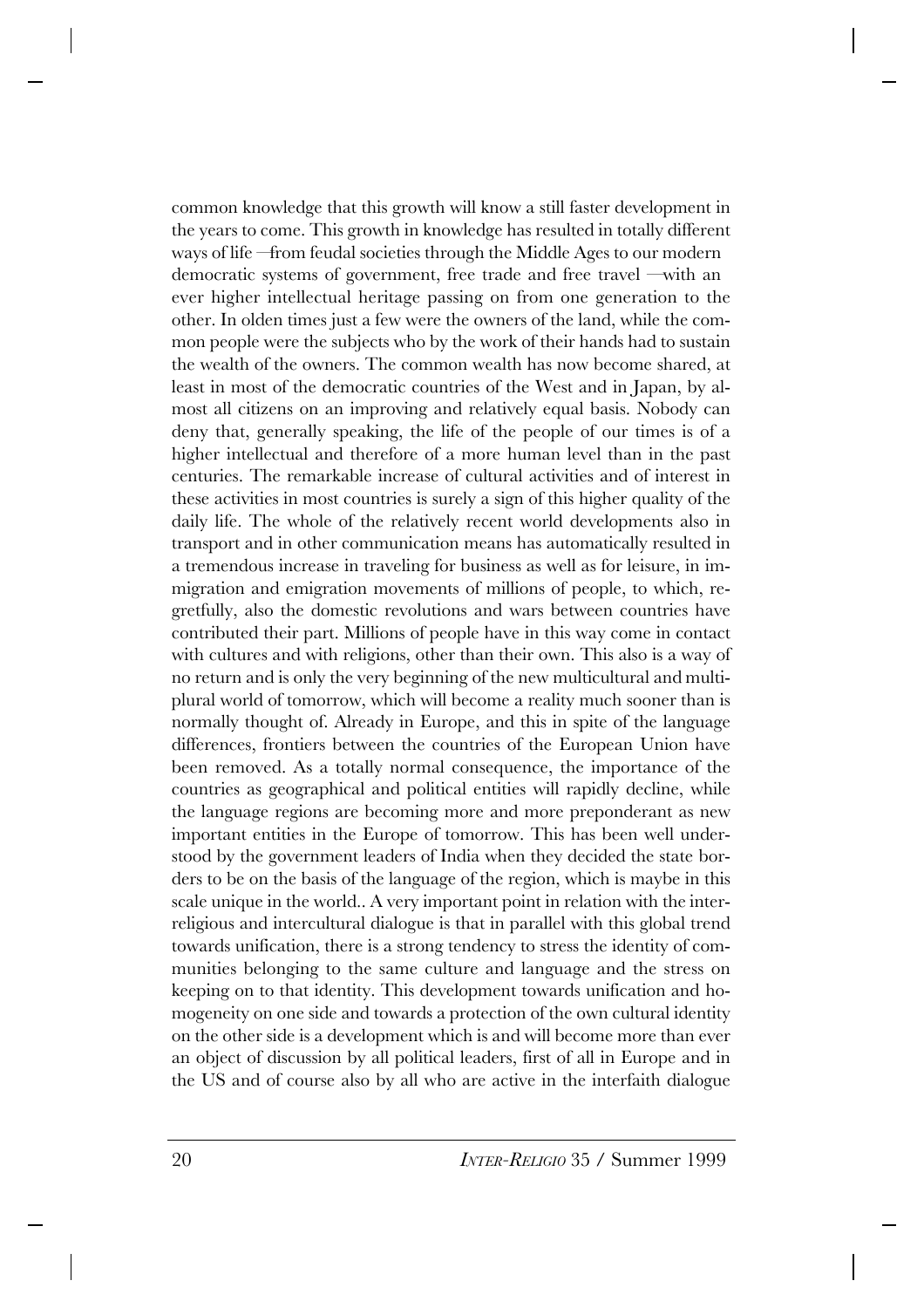movements, the world over. Governments of countries having problems with separation movements should be aware of this world trend and try to find solutions not in separation but in collaboration towards federal state solutions.

Jacques Delors, former president of the EU-Commission in Brussels, has created inside the Commission a "Forward Studies Unit" with as purpose the study on the ethic dimensions of the European Union. This unit has organized already some interreligious symposia, one in Toledo in 1995, one in Florence in 1996, and the most recent one in Brussels, to which also Bishop William Swing was invited to give a talk on the United Religions Initiative. This study unit has also produced some very interesting reports and documents on the relation between religion and politics and on ways of coming to a collaboration. In this way, I believe that the European Union can be considered as a forerunner in this field, and let us hope that this example will be followed by many other governments. I quote EU Commission Director of the Forward Studies Unit, Dr. Wolfgang Pape in one of his 1997 thesis-papers : "Values and religion are now expected in Europe to provide us with a new source to legitimize the necessary ethical limitations on science and rights/democracy ("progress") for the common good without borders in space or time" — "Ethics will no longer be deducted from abstract eternal principles of thought, but communication and worldwide dialogue on the values necessary for our individual and collective survival will take center-stage".

3) WE BELIEVE that, towards the creation of a better world order in peace and in justice, the inspiring role of the leaders of world religions and traditions, in whatever form they may be organised, is of prime importance. Their churches, organisations and institutes are, in their cultural and philosophical traditions, the organisations par excellence, capable of proclaiming and of sustaining universally accepted moral principles.

After world war II, there was hope and expectation that Man would now at last draw the necessary lessons from the traumas of this war. The dream of a world at peace was there. Again our world politicians have not been able to realize this expectation. And yet, we continue to believe that this dream will come true somehow and sometime. In a long-term view, the world religions can fulfill their important task, on condition that they achieve dialogue and cooperation on a worldwide scale. It is the task of popes, patriarchs, bishops, priests and ministers, imams, gurus, geshes, rishis, ripotches, lamas or whatever their names might be, in short of the leaders of the religions and traditions to stress the essentials of the faith of their founders, and to find therein the necessary basis towards unity in di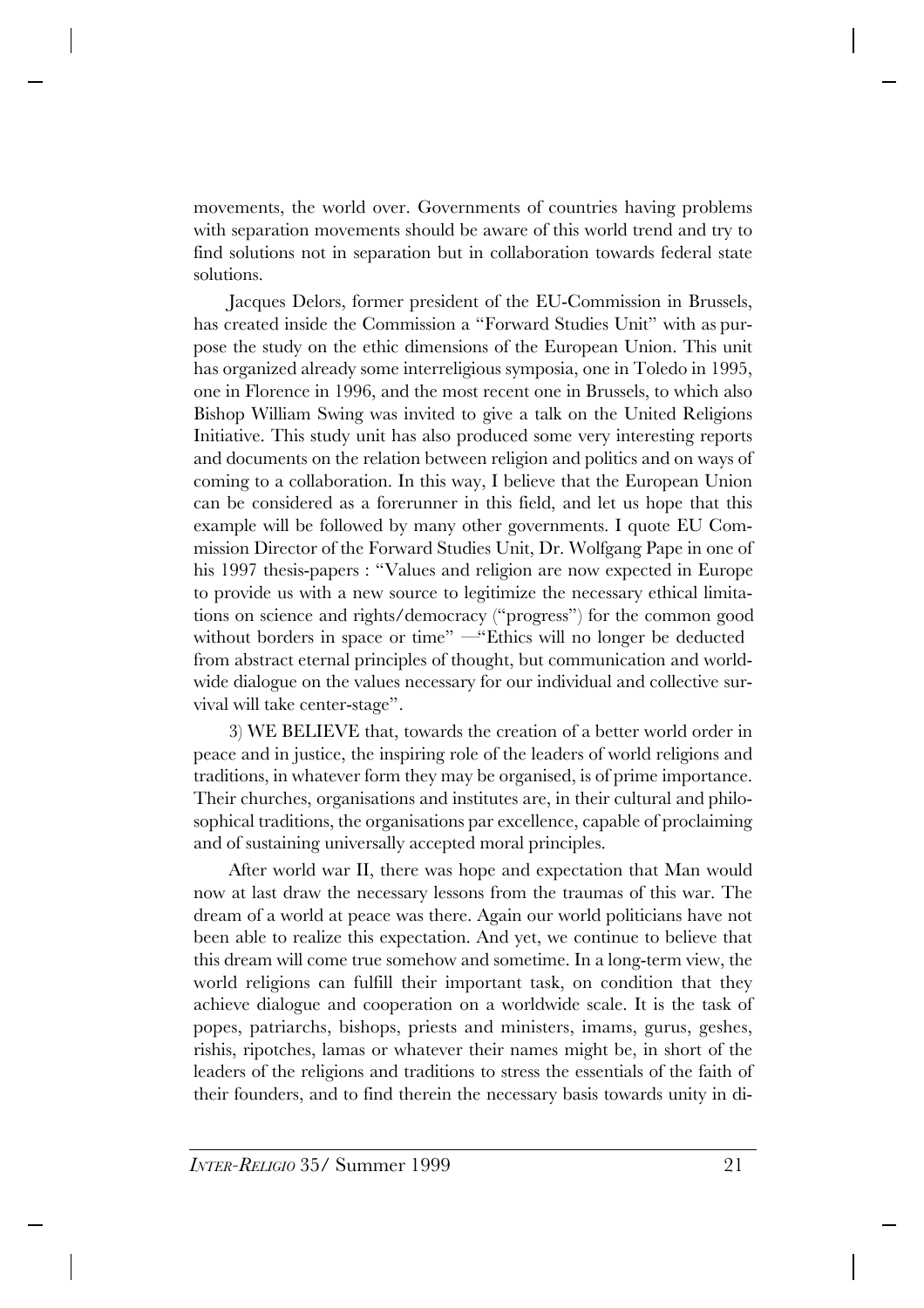versity and in collaboration. This collaboration should manifest itself in one authoritative voice from a global supranational organisation like e.g. a "United Religions" as proposed in 1995 by the Episcopal bishop W. Swing, San Francisco, and an "Organisation des Traditions Unies" as proposed in 1997 by the Tibetan Buddhist center in France, the Karma Ling Institute. These recent organisations can become a bridgehead for the religions, traditions, spiritual movements and others to support a global ethic and to contribute in an effective way to a new world order in which the human individual stands central in his social and spiritual dimension. In the individualistic world of the west, there is a growing tendency by which the individual is placed in the foreground as the decision-maker in moral matters, on the basis of his individual conscience. This comes to expression in the attractiveness of movements like New Age and the innumerable new religious sects which are fighting for new adepts also in the countries where poverty and misery are still rampant like in some South-American and African countries. Many of the deep-believing faithful of the Catholic church and of other Christian churches have lost faith in their churches as institutes. This is, in my personal opinion, a dangerous trend, which is due for a great part to the slowness of the highest church authorities in following the needs and the trends of the time, of the progress in science, in scriptural studies, in the new comprehension of how biblical and other old religious scriptures have come into existence. It can be explained also as a normal evolution in the general trend towards more independent thinking and behavior based on individual intelligence and conscience. Because man/woman on this earth will always remain man/woman with their good and their bad sides, it is obvious that a guidance from above remains an essential and irreplaceable element in the moral behavior of people in general. It is also clear that in the absence of world religions as institutes, there is nothing which could actually replace these organisations. On the contrary, the world religions, as institutes, should become united on a global scale in a union of collaboration to increase the effectiveness of their moral and ethical guidance not only in personal matters but also in world matters. This is still a dream, and at that a most difficult to realize dream, which however, could and should be the final aim of all interfaith dialogue movements. This kind of global dream will, without doubt, receive the enthusiastic support of the young people all over the world who are searching for a new ethical basis for their lives. The ethical basis for such a union in collaboration is available in the global ethic declaration as worked out by the Catholic theologian Hans Küng and his colleague Karl-Josef Kuschel of Germany. This global ethic, after vigorous discussions, has been enthusias-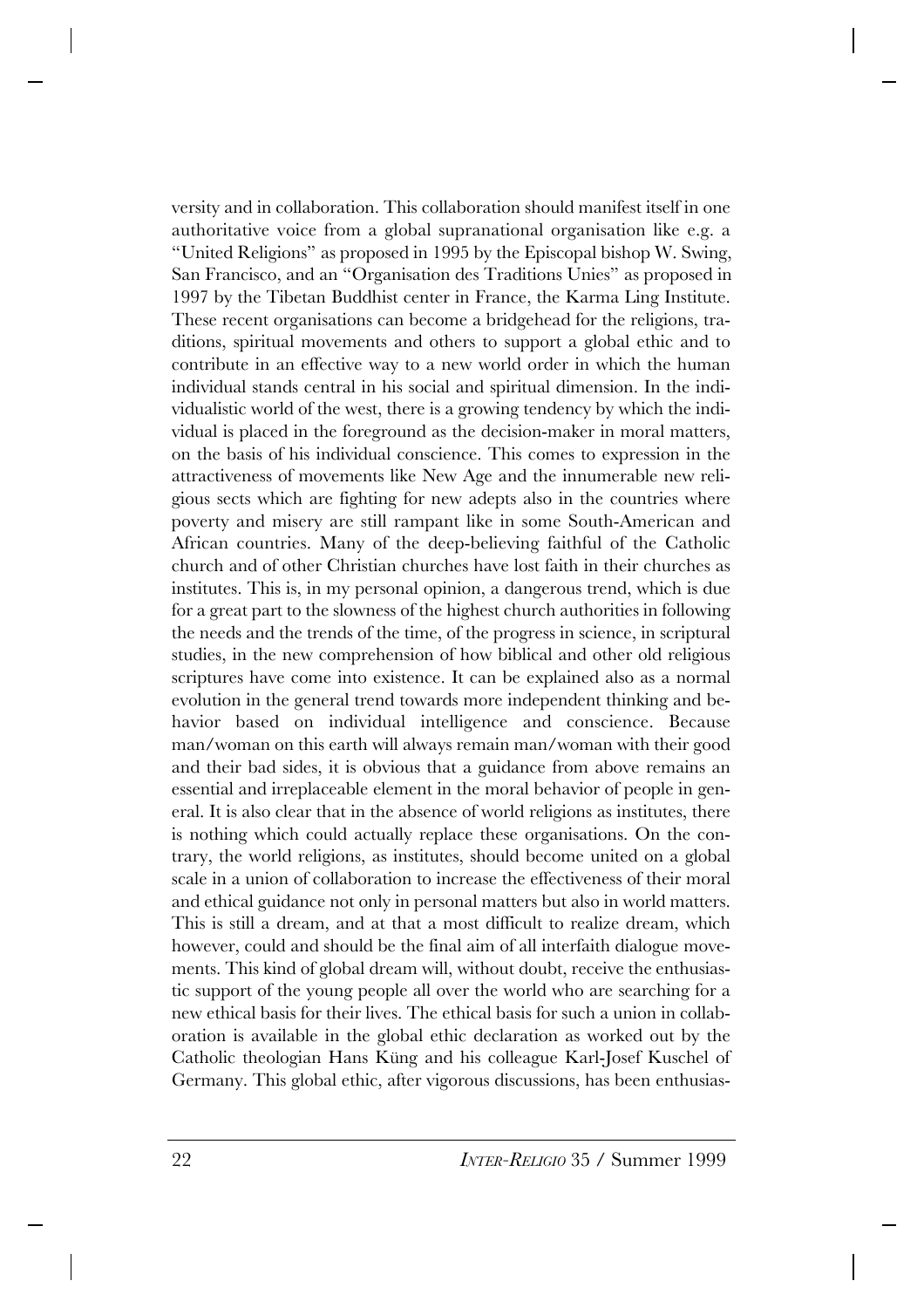tically received, tentatively approved, and publicly declared on occasion of the Parliament of World's Religions meeting in Chicago in 1993, attended by 7,000 religious and spiritual personalities from all world religions and traditions. Its main ideas are summarized in following three catch phrases: 'No human life without a world ethic for the nations; No peace among the nations without peace among the religions; No peace among the religions without dialogue among the religions'. A second important ethicaldocument is the Universal Declaration of Human Responsibilities, announced to the public on September 1, 1997, by the InterAction Council, in Tokyo, supported by elderly statesmen of 28 different countries, headed by the former German Chancellor Helmut Schmidt. This declaration can be considered as an emanation of the Japanese and Eastern way of life, reflecting the cultural values of Eastern civilisations, giving priority to responsibilities and duties above rights. It means also a most opportune addition to the Universal Declaration of Human Rights. It is obvious that both documents are worthy to become central pivots in the lay-out of the planned United Religions Organisation.

After reading many books, magazines and news-editions on the subject of interfaith dialogue and after having participated in quite a few interfaith symposia and meetings, it appeared from all this that there are many ways to come to interreligious dialogue, ways which have consisted mainly of academic seminars and of prayer-meetings. What has struck me, as a layman and as businessman, is that the participants in those meetings were almost exclusively academic people and religious and spiritual leaders, while common lay-people, active at the grassroots, like myself, were a real rarity and an exception. Another matter about which I have been wondering is why there is not more effort to make these activities known to the general public. This is probably one of the reasons why so few lay people attend, though I suppose that many of the active grassroots people, women and men, who dedicate a precious part of their time to parish work and other social activities would be ready to dedicate themselves to this allimportant dialogue task and to participate actively in the interfaith dialogue encounters. I am thinking here of the thousands of socially engaged people in most religions, of the volunteers in so many aid assistance projects in the poorer developing countries, of all the religious-minded persons who have in India and other south-east Asian countries put into practice the Jain motto "Ahimsa paramo dharma" — non-violence is the highest religious obligation — such as Mahatma Ghandi and his disciple Vinoba Bhave with their 'swadeshi' concept, Vivekananda and his Rama-Krishna Mission in India, Sheik Mujibur Rahman in Pakistan, Maha Ghosananda in Myan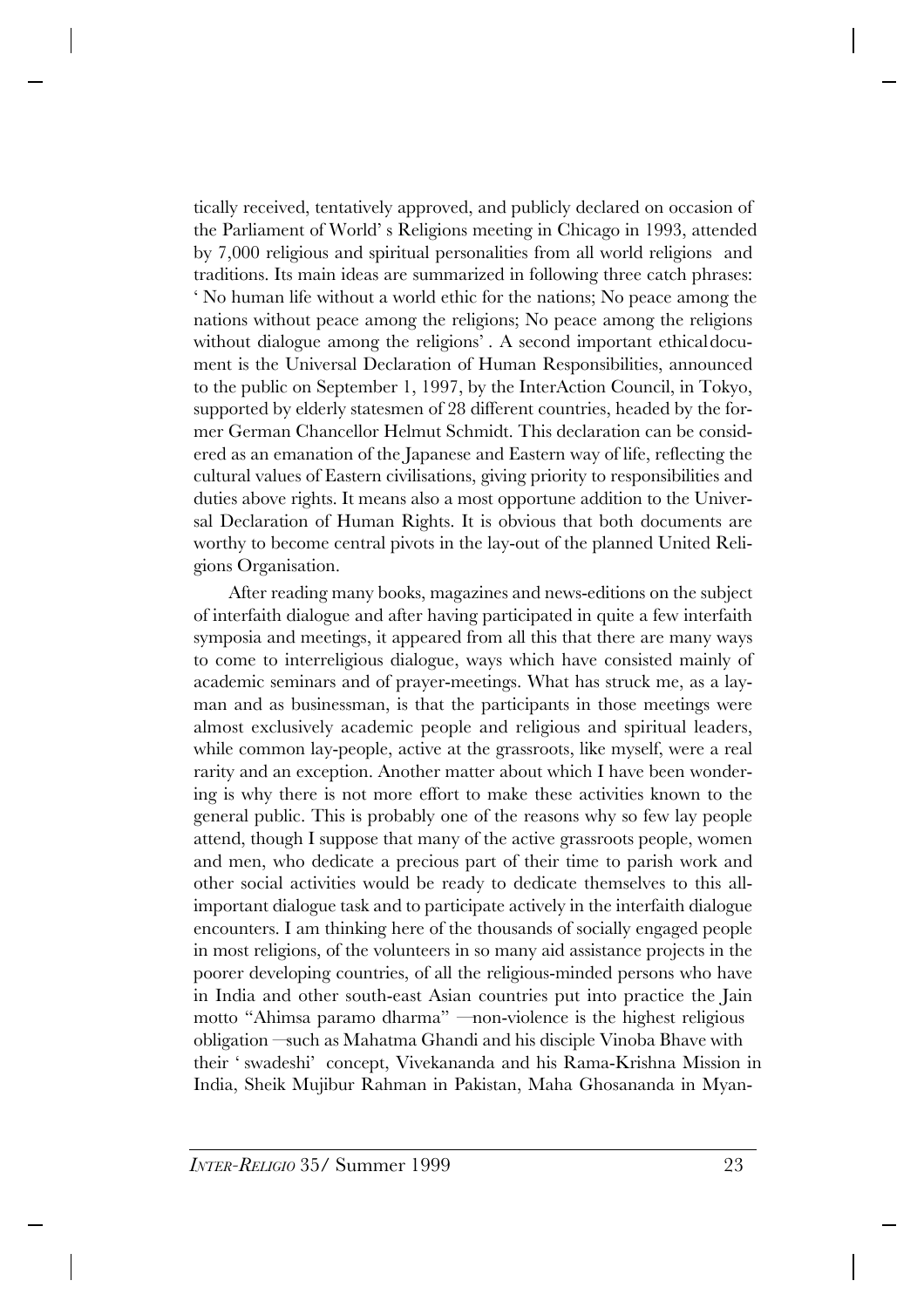mar, Khan Abdul Ghaffar Khan in Bangladesh, the Dalai Lama and many Tibetan monks now spread out over the world, and many others.

4) WE BELIEVE that the tenets of all world religions and other faith traditions have their roots in the culture where they originated, that they have developed on the basis of the philosophical and moral concepts of that culture, and that they have approached and proclaimed the faith in transient expressions and in ceremonies proper to the culture to which they belong. As pilgrims on their way to always new discoveries and subject to change, no adherents to whatever religion or other faith tradition should claim exclusive representation of the Truth nor superiority over others. This position is more and more being accepted and postulated by Bible and Koran exegetists and by many theologians in the Christian and Islamic faiths. It is now being considered as self-evident that the formulation of a divine revelation is influenced for a great part by the culture in which it originated, and that this form of presentation is not revelation itself. These presentations and interpretations have to undergo a continuous change, appropriate to the ever changing knowledge and ever higher conscience-level of the faithful, without therefore changing the essentials. The revolution in the biblical exegesis from the literal interpretation to a describing and relating interpretation, appropriate to the culture, especially in Christian theology, is the most valuable evolution and development of the last 50 years towards interfaith dialogue and real inculturation. The liturgical changes in the Catholic eucharistic ceremonies, by which the Latin language has been replaced by the local language, have been so many steps in this adaptation evolution. It is regrettable that this has resulted in the disappearance of the atmosphere of 'mystical divine presence' in the church buildings. Also in the Buddhist churches of Japan, voices for renewal and adaptation are being heard, e.g. to replace the old semi-Chinese semi-Japanese language of the prayers into a language more understandable by the faithful, while, hopefully, keeping the main statue(s), representing the divine mystery, in their symbolic semi-darkness. Acceptance of the above position has as automatic result the acceptance of the others on a basis of equality, limiting to a reasonable degree whatever kind of superiority there might still be felt . Since many years, interfaith dialogue has been a subject and even an action program for many religions. Baha'u'llah, the 19th century prophetic founder of the Baha'i religious community has, much in advance of the times, maybe been the first to proclaim the need for a world government as unifying organisation and as the only real solution to prevent wars and social injustice. The ecumenical movement between the Catholic church and other Christian churches has been a subject for many meetings in the last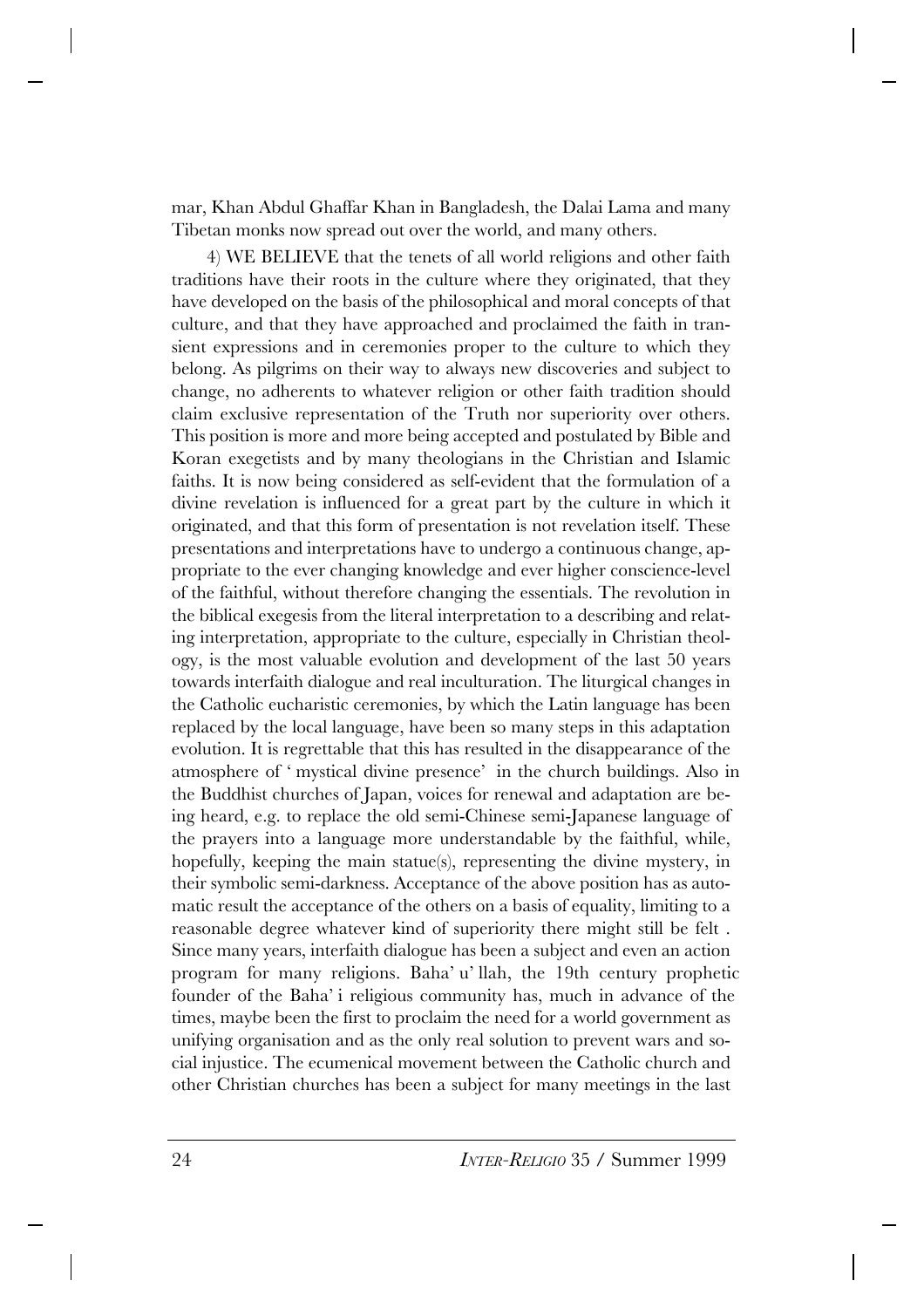50 years. After a long period of silence after the first interfaith world conference in 1893, organized by the Parliament of World's Religions in Chicago, on which occasion Rev. Vivekananda of India was one of the most remarked speakers, it is only in the last 30 years that interreligious meetings have followed each other successively, starting with the New Delhi International Interfaith Symposium by the Ghandi Peace Foundation in 1968.

It has to be recognized that the interfaith dialogue movement up to now has been a meeting place mainly of religious academics and of religious leaders at prayer-meetings such as the Buddhist Tendai Church yearly Summer meetings in Japan, and many others in Europe and in the US, the monastic exchange-visits between Catholic monks of Europe and Zen Buddhist monks of Japan, the Muslim-Christian Consultations, which have been held with several partners in Europe on a yearly basis since 1984 through the collaboration of the Al Albeit Foundation in Amman, Jordan, and the numerous conferences organized by the main international interfaith organisations the world over. All this has certainly resulted in a growing understanding of other religions and cultures, and also recently to a growing mutual respect and acceptance of the values of each other. This has even resulted in an integration effort of cultural and religious values of the others in the own faith-life as a rethinking and a deepening of the own faith. It is however only in the last decade(s) that, on one hand, the technological advances of the global communication network, and on the other hand, the growing migration of multitudes of people into countries of other cultures, followed by an unavoidable inculturation process, have created the necessary conditions of a fertile soil for the interfaith dialogue on a worldwide scale.

5) WE BELIEVE that, as an apparent consequence, there is need to convert the missionary activities and goals of the world religions from an "approach of converting" to an "approach of testifying". The essential valuable elements of the own faith should be presented in a language understandable by the local faithful, so that the dialogue between the world religions and traditions should lead to a better mutual knowledge and understanding, and to an exchange of the mutual values as an enrichment of one's own faith and of the faith of the others.

Most of us accept the existence of a spiritual power, of a spiritual ' being', whether it is considered and believed in as a person with a sublimation of human characteristics, such as compassion and love, or as a difficult to define 'karma' or 'buddhahood', to which spiritual existence all human beings and all existing matter belongs as its origin and as its final destination. It is now being admitted by most religious scholars, that each world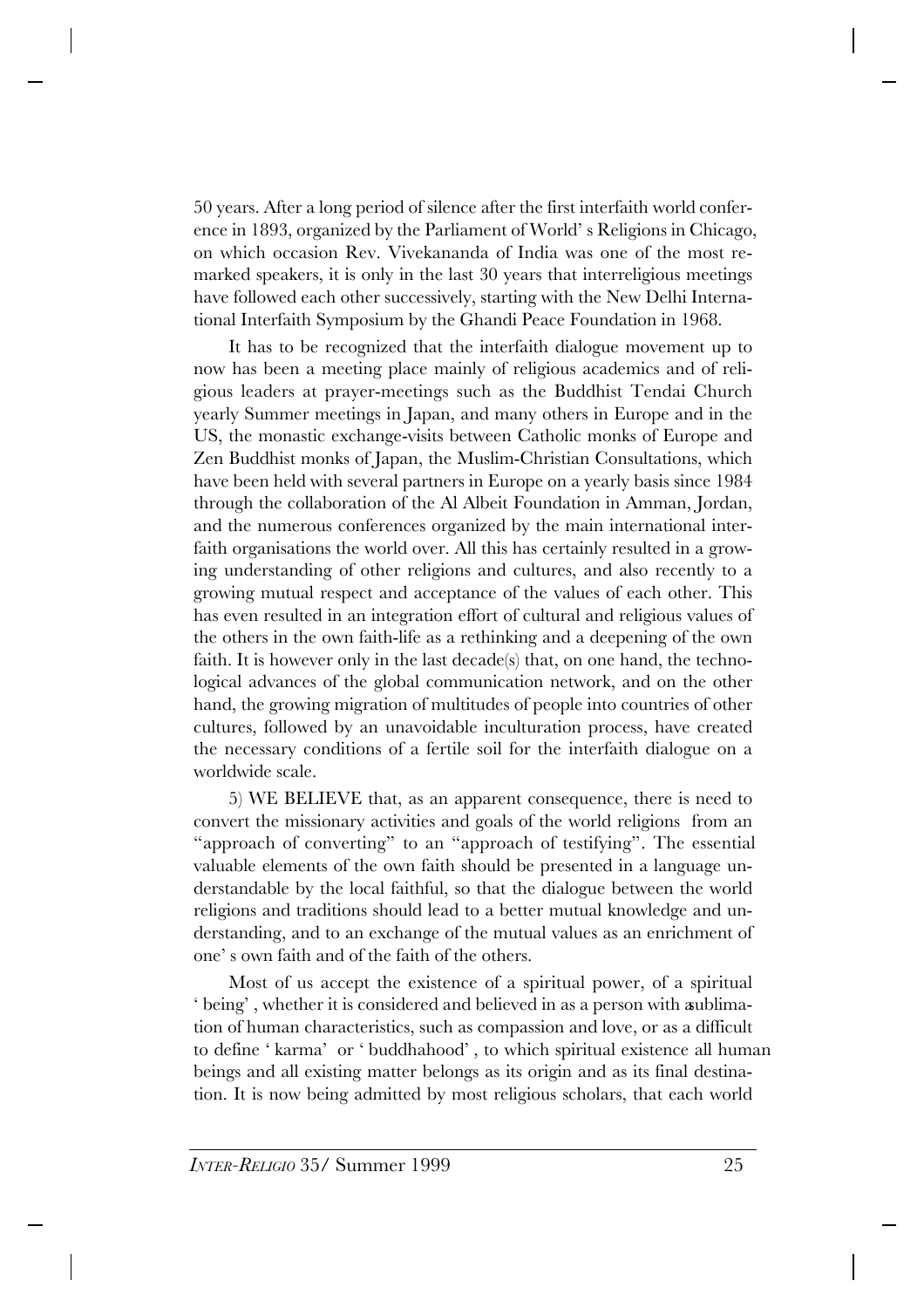religion has its origin in a particular culture and that the wordings of the eternal truth and the religious ceremonies of each religion are part of that culture. It is a fact of history that culture changes through the centuries, because of the continuously upgrading changes in general knowledge, in science, and in the ways of life. Life at the time of the founders of the Christian, Muslim, Buddhist and other religions, or at the time of the Veda's, Upanishad's and other holy Scriptures of India, was totally different with the life and conceptions of our times. The ways of expressing things 2000 years ago were very dependent on the life conceptions of those times, and therefore liable to erroneous interpretations in later times. Thanks to the development of philological, archeological and anthropological research, it has now become possible to better understand and to more rightly interpret the old writings on which the world religions have been founded and developed in their contemporary context and surroundings.

These venerable texts are therefore, because of their local and not global origins and characteristics, subject to change and can therefore not be claimed as exclusive, nor as total and final. The eternal Reality cannot be limited to one particular culture or religion, because it must be, by its essence, global and universal. Returning to the roots and to the essence of those teachings, not encumbered by the influences of olden times, next to the recognition that some concepts of belief may be subject to interpretations based on new scientific grounds, will help to overcome a lot of problems in practical dialogue consequences. From all kinds of publications and public declarations of religious authorities, it appears that there still remains an underground aim of converting the others to the own faith. This apparently is still the case in the Roman vision of the Catholic church and in some Protestant churches where Jesus Christ is still being proclaimed by some as the only Redeemer of Humankind, and partly in the Islam. In the Christian churches, the infallibility claim in possession of the whole truth has become an unsustainable dogma in the light of modern research in the historical development of the doctrines of the Old and New Testaments, from the origins up to the present state of the Christian faith. The same is true for the study of the Koran and for the historical development of the Islamic doctrine. Buddhism, with the exception of some of the post-war new religions in Japan, has not proclaimed this kind of exclusive dogmatic doctrine.

The Second Vatican Council (1962-5) has authorized a significant shift in attitude within the Catholic Church. *Nostra Aetate*, one of the sixteen documents of the council, dealt specifically with the relationship of the Church to non-Christian religions. It declares : 'The Catholic Church rejects noth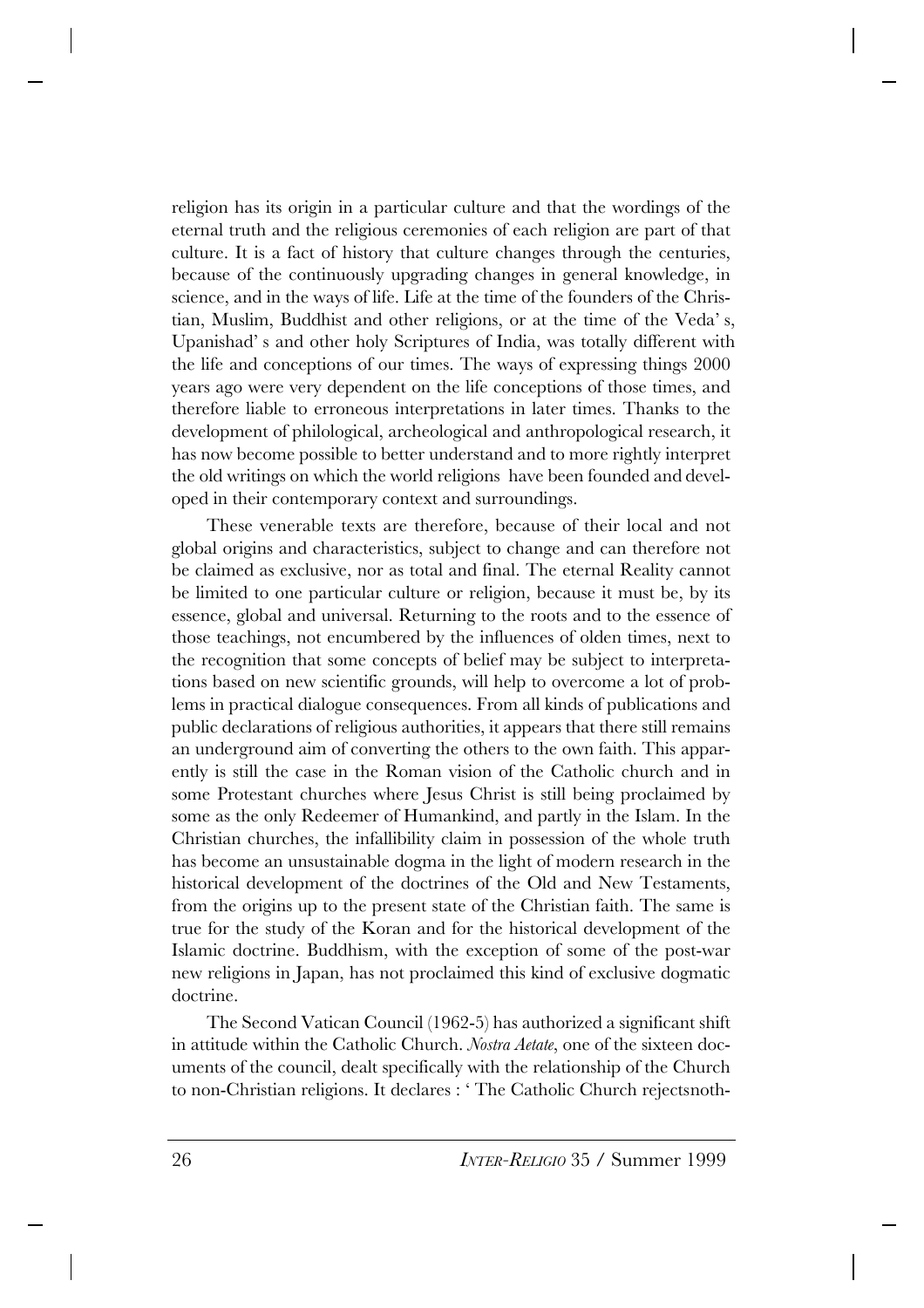ing which is true and holy in these religions. She looks with sincere respect upon those ways of conduct and life, those rules and teachings which, though differing in many particulars from what she holds and sets forth, nevertheless often reflect a ray of the Truth which enlightens all men.' That all is not yet well becomes apparent when one listens to another document *Ad Gentes* of the same council, which declares: 'The Church is missionary by her very nature', and in which the purpose of mission is defined as 'evangelisation and the planting of the Church among those peoples and groups where she has not yet taken roots'. Since there is however only 'one Mediator between God and men, himself man, Christ Jesus' and 'neither is there salvation in any other', the text concludes: 'therefore, all must be converted to Him as He is made known by the Church's preaching. All must be incorporated into Him by baptism, and into the Church which is His body'. These texts of*Nostra Aetate* and *Ad Gentes* seem and are intrinsically contradictorial, as one does not see how they can be combined in practical life. An encouraging evolution has however been going on in the Catholic Church, not at the highest top yet, but at the grassroots and even among the priests, bishops, and monastic monks, by which in the practical religious life the rather exclusive text of *Ad Gentes* is being ignored and the text of *Nostra Aetate* has become the common practice and attitude of the grand majority. As long as there is no real and public renunciation of this centuries old dogma of the one-time complete and final revelation of the divine mystery in the Bible as well as in the Koran, a real dialogue in mutual acceptance seems rather inconceivable. Although more and more people are acknowledging that the origin of most of what has gone wrong in Western history — inquisition, crusades, colonisation with its repudiation and even destruction of other cultures and cultural assets, slavery, and last but not least the superiority mentality of the Western people —has to be found in this claim of exclusivity, the renunciation of this claim will, without doubt, still take some time in mental preparation. This renunciation would, without doubt, eliminate one of the main obstacles to real dialogue and be the bridge for a mutually enriching exchange of each other's values. Many fear that the acceptance of other cultures within the own cultural borders means a loss of the own values. This fear comes mainly from those who have no or little knowledge of or contacts with other cultures. Anyone who knows another language, learns by experience that the knowledge of another language brings each time an important human enrichment. The same can be said of each globetrotter with an open mind towards other cultures. Each encounter with people and values of other cultures brings an enrichment of one's own culture-values. A unification and further homogeneity of the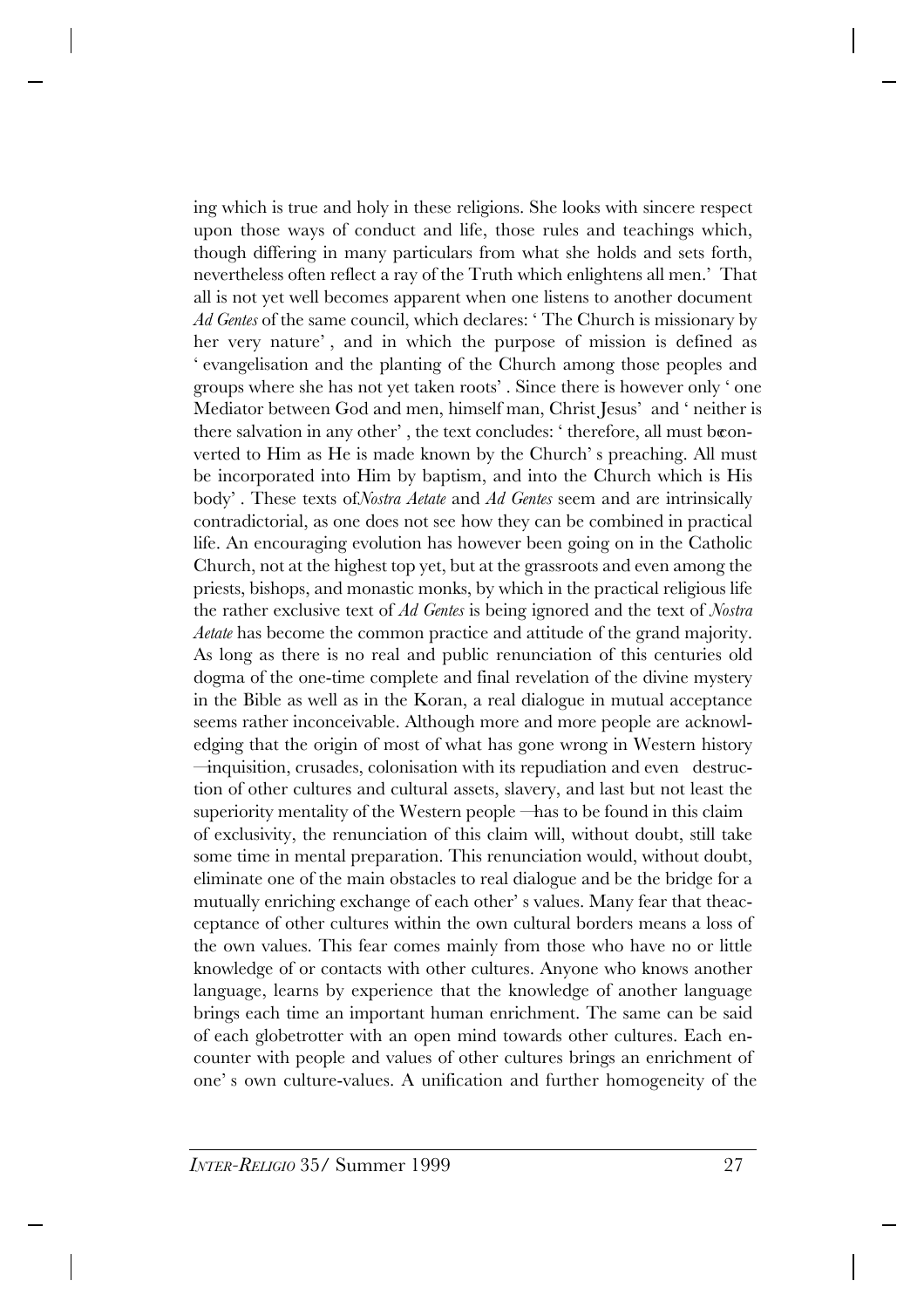world population in acceptance and acknowledgement of the cultural values of others can only result in an enrichment of the own culture and of world-culture in general.

This can also be applied to religious perception. From the moment there is a renunciation of claiming the possession of the absolute truth, there is no sense any more in the attempt to convert believers of other religions to one's own faith or church. As each world religion has its own unique values, the passing on of these values, not for converting but for deepening the faith of others, means an important element in mutual drawing together. This can also mean, as a consequence, an end to the rivalry between the churches, allowing individual free conversion from one church to another as fully acceptable and understandable. Each of the world religions has through the ages developed a core of religious values, resulting in a proper identity of their own, with an inherent right to keep to that own identity, which however should be kept open for growth and amelioration. The acceptance and even the taking over of values from other faiths should mean in any case an enrichment and deepening of one's own faith. Suchacceptance and experiencing of these values and truths will also result in a growth in knowledge and perception of the divine mystery, the final and eternal truth. The evident aim of all interfaith dialogue is to come to a better mutual understanding and, which I personally believe to be most important, to common activities in an attitude of reconciliation to avoid the mistakes of the past centuries and with the aim of arriving at a better world in peace, in a more equal sharing by all in the wealth resources of our earth, and in a better providing for the underprivileged of our world. As it becomes more and more evident that a union in doctrine is as remote as ever and that it should even not be the real aim to strive at, the drive for union in doctrine or in one church or in one religion should be converted into a drive for union in collaboration to do something together, rising above discussions on similarities and differences in doctrines and ceremonies.. Such union in collaboration is only possible in diversity and in conserving as much as possible the own identity in a world growing unavoidably more and more homogeneous, which are not contradictory but rather converging developments. This is true for nations and countries where borders are becoming less important or even disappearing, and also for religions. It seems evident that such union can only be realized by collaborating with each other in a global common range of activities.

6) WE BELIEVE that in the passionate search for the truth and for a more comprehensive approach to spirituality, meditation should be reevaluated and more universally practised as the road by excellence to a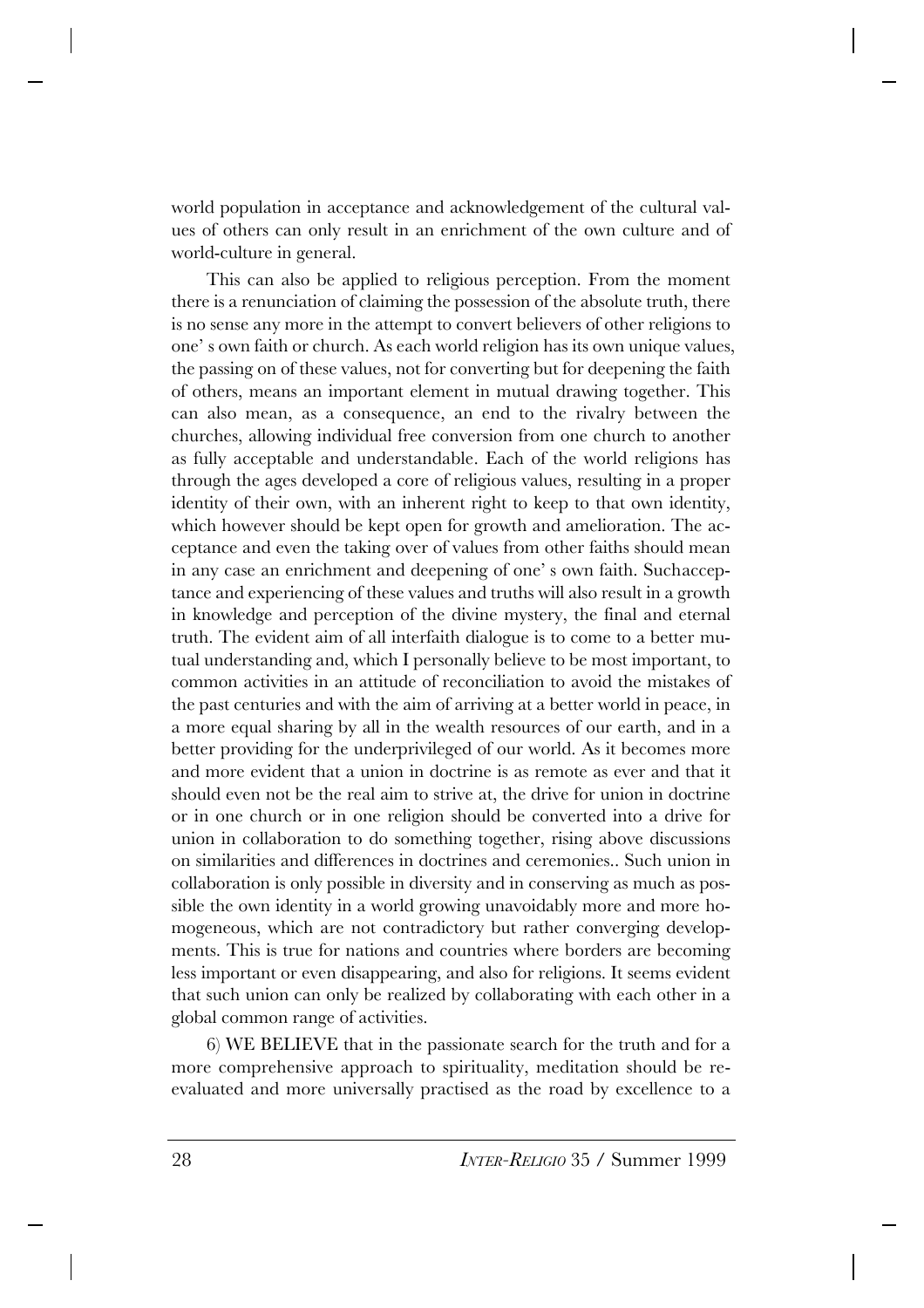deeper awareness of the Divine presence. Meditation is the crucial approach to the Divine that crosses the boundaries of religious culture and is also universally shared and accepted. Meditation in silence should be a part of all interreligious encounters. The growing contacts in the past decades with Hindu and Buddhist spirituality and their religious practices of meditation have most probably contributed a great deal to the recent interest in all kinds of spiritual practices, from Yoga up to Zen meditation sessions and New Age meetings and even to many of the songs and musical texts of the popular jazz, hippy and other song-festivals. Where the West has been used to more active prayers and active intellectual meditation as religious practices, the East has surprised us by their other ways in their holy scriptures of approaching the inexpressible Divine Mystery. In their dictionary, there is no comprehensive word like the word 'God' in the monotheistic religions. The Divine lives and is present in everything and especially in the self of each human being. Doing away with the 'self' to discover the real 'Self' by becoming free of thoughts, of desires, by becoming empty of the 'self' so the 'Self' can reign has been the way of Buddhist and Hindu meditation and contemplation. This is a way maybe still reserved for a few, but these few are on a remarkable increase, not only among the elder but also among the young. To dedicate each day some time to this kind of meditation, there is no direct need to sit in the lotus position which may be reserved still for a few. Meditation can be practised by everyone. It is a matter of living the daily life in conscious awareness of the others as members of the same family and of all the things around us. Just being aware helps to concentrate on the essentials, to eliminate stress of all kinds, and especially to become aware of our brothers and sisters of the one earth-family under the same Heaven.

7) WE BELIEVE that a permanent awareness of and solicitude with the escalating ecological, social, economical as well as financial problems of our world should always be present in the minds of all people involved in interreligious dialogue. Acceptance of these guidelines could become a major stepping stone to a union in collaboration between the world religions and other faith traditions, transcending the doctrinal differences. Such interfaith dialogue in collaboration with the political world would be the most effective contribution towards more efficient solutions to the world problems, and at the same time an important stepping stone to a new worldorder in more peace and justice for all. In the present stage of the growthprocess of the doctrines of the diverse religions, it is obvious that they are not ripe yet to come to a unity of fusion. The unity which should be aimed at by all world religions and other faith traditions in the actual conditions